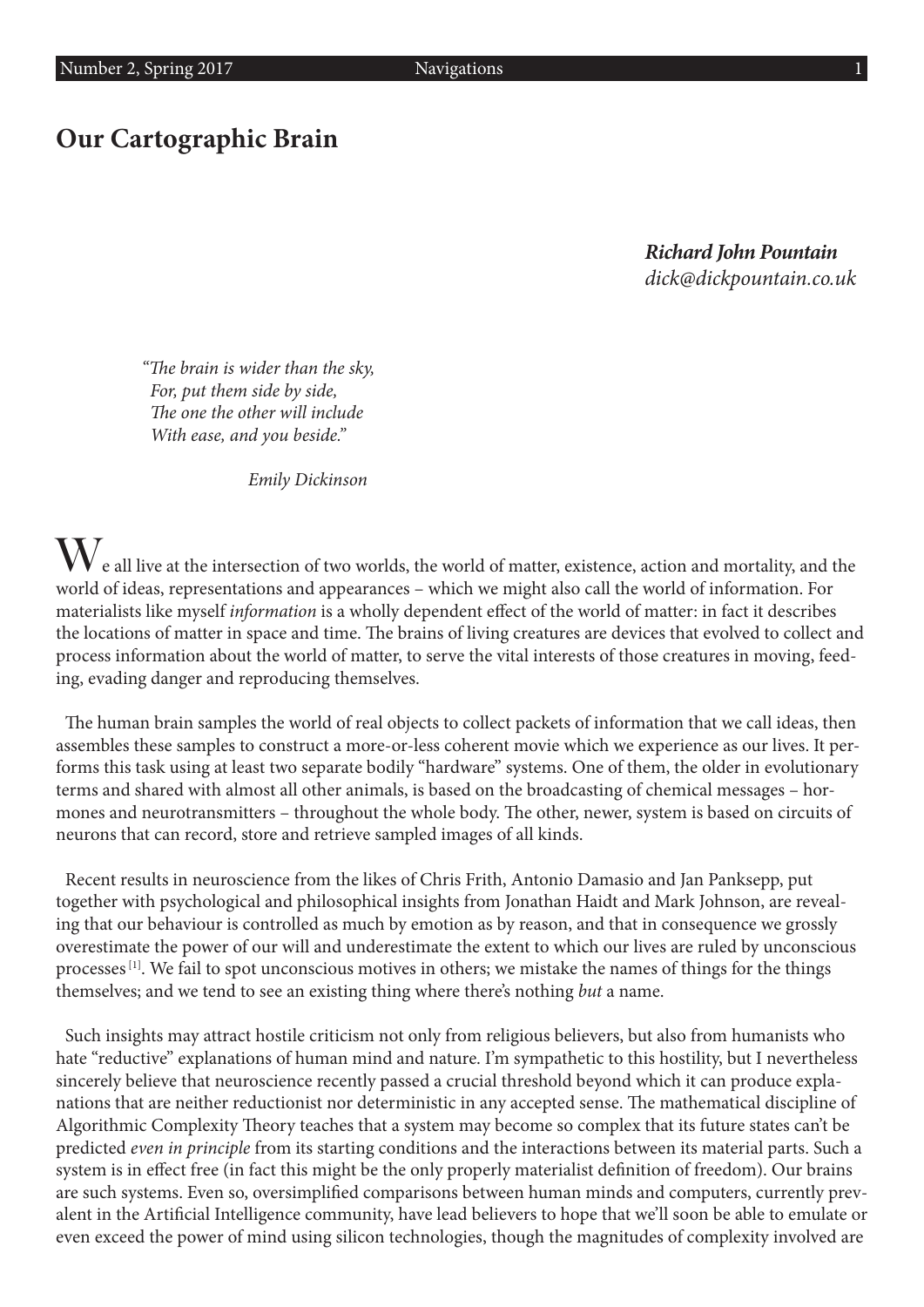### *vastly different.*

That's not to say though that computers can't provide *analogies* useful in trying to understand the operation of subsystems within the human brain, and in particular our perceptual system. Like computers we store data about external events, sampled by our eyes, ears, tongues, noses and skin, in memory for future retrieval. A computer stores such data as long strings of digital bits that encode either events that succeed one another in time like sound waves, or arrangements of matter in space, like the colours that constitute a picture. Such representations are referred to by software engineers as "bitmaps", which suggests that some aspect of the physical input device is being mapped onto a region in the computer's memory one bit at a time. In practice most digitising devices employ more than a single bit to encode each datum: colour pictures typically employ 32 or 64 bits for each sampled pixel, but the generic name "bitmap" has nevertheless stuck.

Both human brains and computers store sampled data internally using a substance quite different from that of which the external object is made – neither you nor your camera store a picture of a banana using banana flesh. The precise form in which our brains store mental images is not yet known, and is certainly not like the bitmaps employed by digital cameras. For example the part of a rat's brain which processes signals from its whiskers turns out indeed to be a map, arranged in rows and columns corresponding to each hair on its snout, but unlike a digital bitmap in which each bit corresponds to one static pixel, the rat's brain processes these images dynamically – waves of neuronal activation periodically sweep across the map, and it's the phase and timing of these sweeps that encode the sense data. And the physical medium that supports this map is utterly different – neurons made of protein and filled with warm salty water as opposed to tiny transistors engraved on silicon. Even so, these physical details are less important than the similarities, namely that both involve the storage of two-dimensional arrays of samples that we can think of as maps.

All the different qualities of objects in the outside world that we experience, like colour, texture or sound pitch, are represented inside the brain using neurons that in no way physically resemble either the original object, nor the signals from it that were sampled. When I look at a red rose and experience "redness", the optical image on my retina would also look red but that's where the redness stops. Inside my brain red, yellow, hard, soft, G# and A minor are all represented by the same sort of stuff, some kind of electro-chemical state. The brain map representing that rose isn't red, and it differs from the map representing a yellow rose only by being stored in a different place.

There does appear to be some "common currency" inside the brain that encodes all the different modalities of sense data – images, sounds, textures, pressures – as brain maps. The precise formats and locations of these maps aren't yet understood and needn't concern us here, but the phenomenon of *synaesthesia* – where a person experiences sounds as colours or vice versa – suggests there is indeed such a common currency. Such evidence is barely needed though because we know the brain is composed of only a few kinds of neurons, fundamentally similar in structure, and that patterns of activation of those neurons are all that's available to store anything.

When I look at that red rose, the only absolutely certain knowledge I have is that I'm seeing *this* red, right *here,* right *now.* I can't say whether or not you see the same shade of red, nor whether it's the same red it was an hour ago (in physical wavelength it most certainly isn't, because the quality of sunlight changes throughout the day, though my brain silently compensates for this). Light reflected from the rose hits the retina of my eye, triggers neural signals to my visual cortex where a variety of filters separate out different features like edges, convexity, colour and texture. This processing is quite invisible to me and I feel no need to prove that a red rose actually exists out there. (Since the invention of photography a reasonable proof is available – take a picture and compare it to what I'm seeing: the chance that my eye and the camera lens share the same defect is pretty remote). Political and economic pundits love to remind us that we're living in'the information age', but in the most profound sense we always have done. Everything we see, hear, taste, feel, think, hope, wish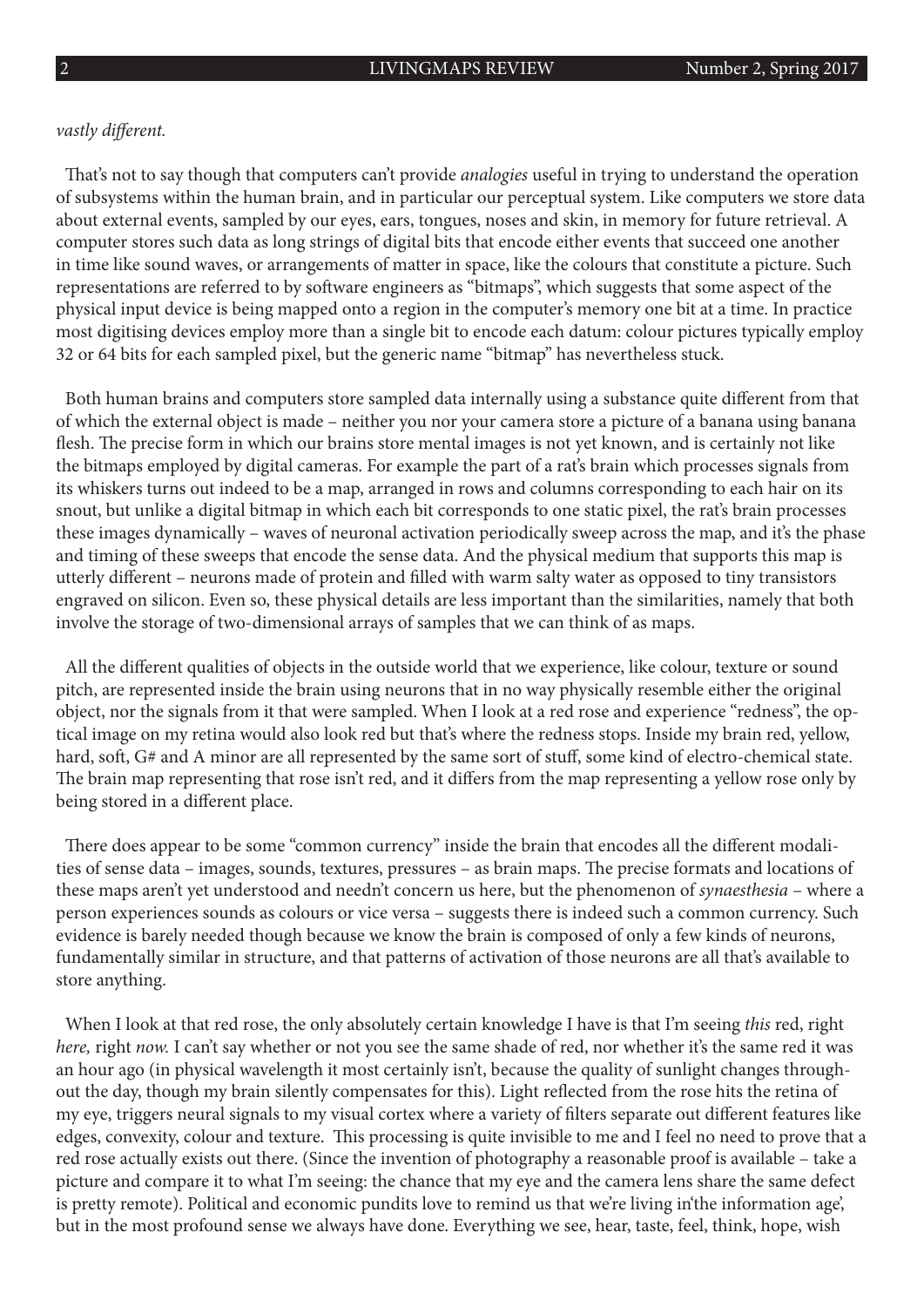and remember is information, stored as maps for longer or shorter times within sheets of neurons in our brains.

 These sheets of neurons connect to one another in unimaginably complex ways, which permits the brain to compare, extract differences between, identify features within, and a myriad other operations on the sensory inputs temporarily stored there. Some neurophysiologists believe that this massive interconnection, when extended to sufficiently deep levels of recursion, is capable of generating and ultimately responsible for the phenomenon of consciousness. If proved this would finally settle the mind/matter dispute, since mind would then be unquestionably a function of brain.

 New tools like Functional Magnetic Resonance Imaging (fMRI), anatomically-constrained Magnetoencephalography (aMEG) and Transcranial Magnetic Stimulation (TMS) enable neuroscientists to watch in real time which parts of the brain become active as actions, movements and thoughts are being performed. The mysteries that remain are in what precise formats the brain stores data, and the "hard problem" of consciousness itself – the fact that we each face the world separately, peering out through two holes in our skull and experiencing the information stream as the qualities of external objects. For dualist theories of mind, the last refuge is that perhaps some other substance might inhabit the connections between neurons, but frankly that seems very, very unlikely.

#### **Feats of Imagination**

 The raw maps captured by the retina of your eye, the cochlea of your ear and other sense organs are sent to dedicated areas of the cerebral cortex that strip them down, searching for features that provide evidence of structure in the outside world. For example when you look at a house, your retinal bitmap gets sent through successive layers of visual cortex at the back of your brain which analyse it for certain geometric, textural and tonal features. They identify horizontal, vertical and diagonal edges and extract these as separate maps; contours are deduced from the way that shadows fall, identifying convexities and concavities. Once these features have been separated out, the brain then puts them back together again, but now instead of a flat bitmap it has a model of a solid object with squarish corners, vertical walls, sloping roofs, and lit from above by sunlight.

 In all likelihood your memory doesn't store all of this scene data but rather some highly-compressed string of references to it, so that remembering the house involves an act of imagination, a reconstruction of something like the original house from a library of such features. And this imaginative remembering of scenes isn't just an occasional event, during moments of reverie. It's happening continuously throughout every second of your life. The image currently on your retina represents only the world at the single instant now, but to maintain an illusion of a continuously-existing self who moves through a persistent world, your brain must be constantly referring to the succession of images collected and analysed over the last few seconds, without you being aware of this massive feat of reconstruction.

This is merely the first of the stupendous feats of information processing your brain performs in order that you shall be conscious. Maps representing sense data get dispatched to various different areas of your brain simultaneously where they are compared against equivalent maps that your brain maintains of your own internal body state. Muscles get adjusted accordingly, so that you can perform actions on the external objects you perceive, or perhaps dodge threats that they might pose. Maps representing vocal sounds get analysed as language utterances and call up the ideas corresponding to the words uttered or heard. Your brain integrates all these various information streams in such a way as to make you believe in a persistent, solid world that contains other agents besides yourself, who have minds of their own similar to yours. And the function that performs all these feats of analysis and reassembly is imagination, that same imagination with which you can conjure up a blue cow or fairies at the bottom of your garden.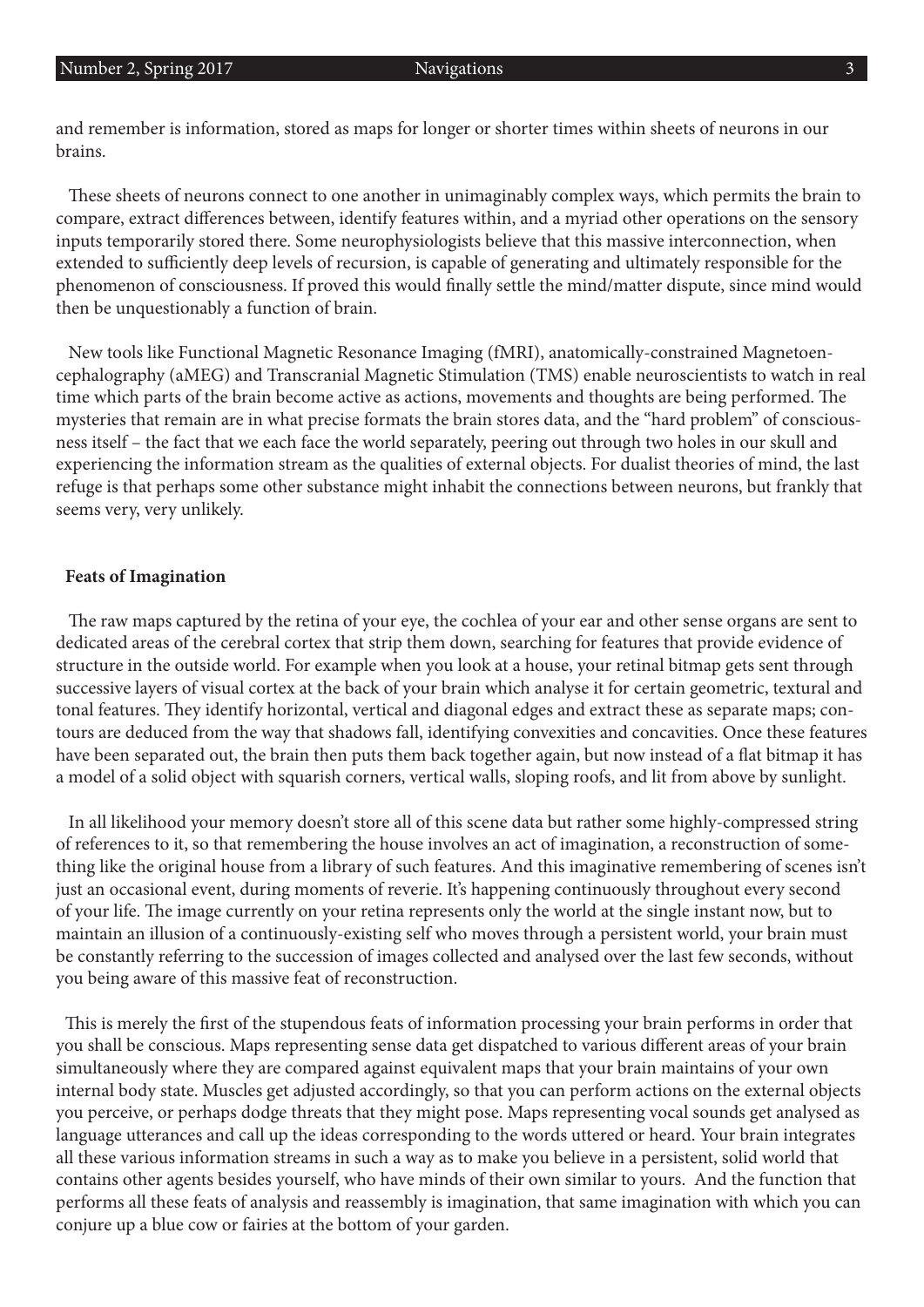The very term imagination has become a source of great confusion nowadays. Because imagination takes place within individual minds, thinkers of a scientistic or objectivist persuasion may distrust it as irredeemably subjective, the source of error and delusion. On the other hand people of a more romantic bent may see it as the source of creativity and poetry, superior to dull reason. In the sense I'm using the term here, imagination is just a name for the brain's ability to organise its mental representations into the unified objects and ideas of our experience. It's that process via which the brain takes apart and reassembles sensory inputs, manipulates its stores of information and sequences them in time so as to give us a coherent experience of the world.

The everyday meanings of imagination – delusion, as in "you're just imagining it", or the creative force behind fiction and poetry – are both contained within this broader notion of imagination, but as only two of its aspects. Imagination certainly can lead us astray just as the objectivists fear, because some of the things we see "out there" indeed aren't real, as every lawyer and every policeman knows.

The brain continually draws on recent memories to fill-in those parts of our visible world that it lacks the bandwidth to monitor fully in real time: for example the things you see in your peripheral vision are mostly reconstructed from memories of what was there when you last looked in that direction, so artfully integrated with what you're seeing now in your central vision that they appear real. And then there are dreams, daydreams, imaginary companions and outright hallucinations. Not every brain map corresponds to an external lump of matter. The brain often dips into its database to create the appearance of some object internally, then superimposes this appearance onto an object it perceives from the outside. We call that wishful thinking, seeing what you want to see, and we very often see what we expect to see, or remember seeing, rather than what's actually there now.

Imagination also plays an important role in our social interactions via the phenomenon called theory of mind, that recognition that other people have minds similar to our own and our ability to put ourselves into their mind and hence predict their reactions. We're beginning to understand the neurophysiological basis for this ability, thanks to the discovery of brain subsystems like the mirror neurons, which assess other peoples' intentions by mimicking their actions and expressions in imagination rather than in practice. This central role of imagination means that *all* our knowledge of an outside world must be wholly symbolic. Since brain maps aren't at all the same kind of thing as the external objects they were sampled from, they can only stand as *symbols* for those objects, the same way the glyph A stands as a symbol for a puff of air emitted from someone's larynx.

Immanuel Kant understood imagination in precisely this sense in his *Critique of Judgement* back in 1790, as the mental faculty that mediates between the contents of sense perception and our abstract ideas, and hence underpins our language ability. In modern times, the American philosopher Mark Johnson has taken Kant's theory of imagination a step further by extending it to encompass mental structures that he calls image schemas, which encode much of our innate knowledge about the physical world and its relation to our own bodies – facts like gravity, up-ness and down-ness, containment, directions and paths, succession in time, scale, distance and size, and much, much more. Johnson proposes that in order for us to have meaningful connected experiences that we can comprehend and reason about, there must be a pattern and order to our actions, perceptions and conceptions. A schema is a recurrent pattern, shape, and regularity in, or of, these ongoing ordering activities.

One example of a very fundamental image schema is Johnson's IN-OUT orientation schema, which applies to all situations where one thing or idea is contained within another. It's a topological property concerned with crossing of boundaries. It need not refer solely to physical containment, though that certainly comes into it (this sentence itself contains an instance of the schema, by employing the word "into"). You go *in* and *out* of your house, you look *into* a mirror and see yourself looking *out,* you pour out a cup of tea and put a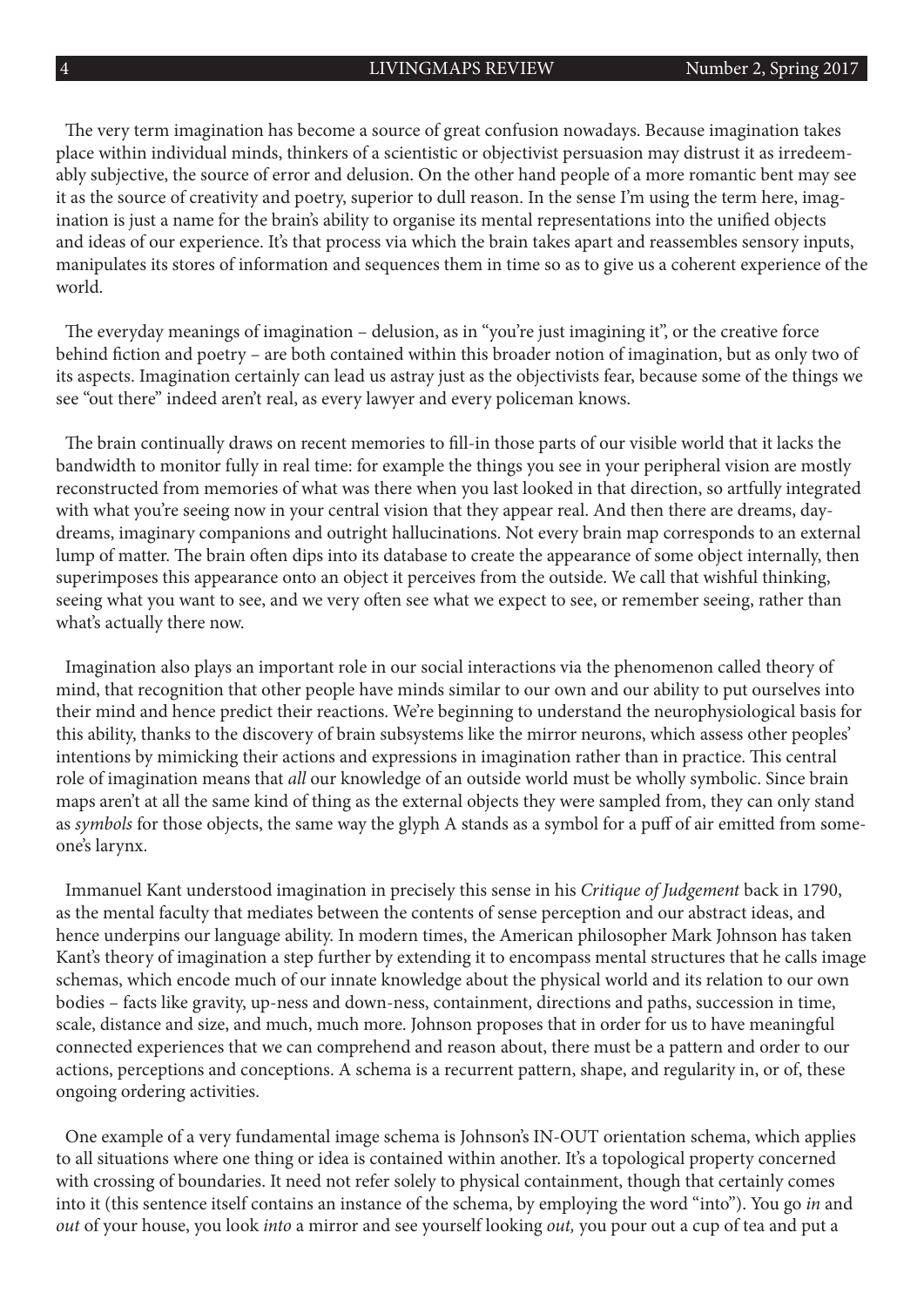## Number 2, Spring 2017 **Navigations** 5

a slice of bread *into* the toaster, but you also talk someone *into* a better frame of mind, because they were going *out* of their mind. The IN-OUT schema gets invoked during mental processing whenever there's a need to describe an instance of such containment, encoding what all in-out scenarios have in common, and it projects into our language ability, both governing our choice of words, and organising unconscious processes internal to the brain – for example a muscular action concerned with removing some object from inside something else.

Such schemas must have physical representation within the brain, whether in hardware or software – that is, as separate, connected neural circuits or merely electrical impulses that traverse such circuits. We don't know in what format they're stored nor which are hard-wired by evolution and which get learned through life experiences. Think of them for the time being as yet another sort of brain map, operating at the very highest level to structure our perceptions into thoughts and utterances. Neurophysiology is approaching the point where it may soon be able to illuminate the age-old philosophical dispute about how much (if any) of our knowledge is innate and how much is learned, by identifying the filters and pattern-recognizers that manipulate the brain maps generated by our senses, when Kant's categories and Johnson's schemas may well be found to correspond to actual neuronal circuitry.

# **An Imagined Reality**

Behavioural and cognitive psychology experiments reveal that perception is more than just this one-way process in which external information enters the brain. All evidence points to a more complicated process that begins on the brain side. That doesn't mean that light literally shines from our eyes like a movie projector, nor that sounds emanate from our ears: it means that our perceptual system proceeds from what it's *expecting* to see or hear, then compares this with what is in *fact* being seen or heard. It's an iterative process, repeated unconsciously over a few tens of milliseconds to reconcile our brain's internal model of the world with what's actually there.

Why would evolution have fashioned such an indirect method of perception? For several very good, and by no means obvious, reasons:

1) The raw inputs to our senses may be ambiguous. That rose may be red because its petals reflect light of a particular wavelength, say 700 nanometres, but the wavelength of light actually reaching our eye varies enormously with the ambient lighting. Our brains continually compare the colour of surrounding objects held in short-term memory to cancel distortion due to changing illumination – the so-called colour constancy effect – so we experience a similar red under almost any lighting conditions.

2) Analysing a bitmap into meaningful components is a major computational task. Our iterative, two-way perceptual process reduces this computational load considerably because the brain rarely needs to analyse a scene from scratch – it starts with already computed features from an earlier time. Even for novel scenes the brain retrieves knowledge of the *sorts* of things you've seen before to reduce the amount of new analysis – a great source of unreliability in witness reports, when people saw what they expected to see.

3) Most importantly, indirect perception prevents us from becoming enslaved by the torrent of sense data we receive during every waking moment. So long as we're conscious we cannot switch off our eyes, ears and other senses, yet we experience and respond to only a tiny but vital fraction of that input. Directing *attention* onto what matters is crucial for our survival, and it's possible only because what we actually experience is our constantly-updated internal